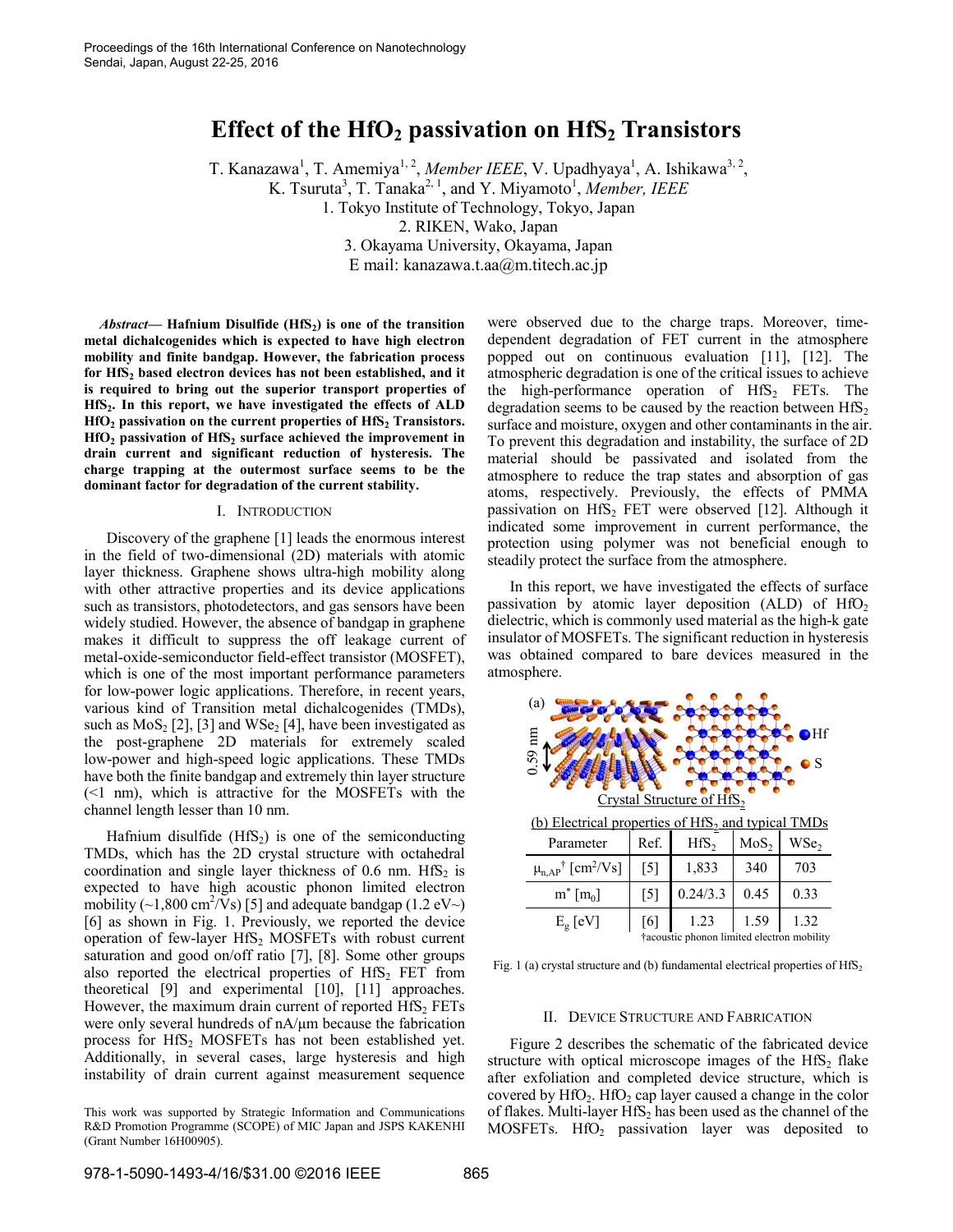encapsulate the channel and contacts. Gate bias was applied from the degenerately doped Si substrate as the back gate.



Fig. 2 Schematic device structure and optical images

The fabrication process of MOSFETs based on mechanical exfoliation is as follows. First, the back-gate insulator was formed by the ALD of the 40-nm-thick  $Al_2O_3$  on  $n^+$ -Si. Secondly, HfS<sub>2</sub> flakes were transferred to the substrate by the micromechanical exfoliation using polymer adhesive tape with preparing the oxide surface by UV/ozone cleaner. Source/drain (S/D) electrodes and back gate contact were fabricated by the electron beam (EB) lithography and EB evaporation of Ti 20 nm/Au 60 nm and Cr 20 nm/Au 100 nm, respectively. Next, the samples were passivated by  $HfO<sub>2</sub>$ , which was also deposited by ALD at 150°C using the precursors of Tetrakis(dimethylamino)Hafnium (TDMAH) and  $H_2O$ . Then, contact holes to  $S/D$  electrodes were formed by  $CF_4$  reactive ion etching of HfO<sub>2</sub>. Finally, sample annealing was carried out to improve the  $HfS<sub>2</sub>/HfO<sub>2</sub>$  interface and contact properties at 250°C in vacuum for 10 min. The fabricated devices were measured by the semiconductor parameter analyzer.

## III. RESULTS AND DISCUSSIONS

Figure 3 indicates the transfer characteristics of  $HfS<sub>2</sub>$ MOFETs with the similar back gate structure (40-nm-thick  $Al_2O_3/Si$  in (a) linear and (b) semi-log plot. The inset SEM image in (a) is the measured sample as the passivated device. The channel length  $L_{ch}$  and width  $W_{ch}$  were estimated to be 2  $\mu$ m. A typical bare HfS<sub>2</sub> sample, which had been exposed to air during the measurement, showed the significant voltage shift ΔV of around 10 V between forward and backward sweep. In contrast,  $HfO<sub>2</sub>$  passivated device fabricated in this report showed suppressed  $\Delta V$  of less than 1.2 V. This improvement in hysteresis by surface passivation suggests that the charge trapping occurred on the outermost surface of  $HfS<sub>2</sub>$ flake. The off-leakage current was same for with and without passivation because it was dominated by the gate leakage. The maximum drain current at  $V_{DS} = 3$  V and  $V_{GS} = 15$  V was 0.9  $\mu$ A/ $\mu$ m for passivated device. Though this value was more than four times higher than previous reports ([8], [10], [11]), the effect of passivation on the drain current is not yet clear due to the process fluctuation. Further investigation and improvement of the S/D contact formation process would achieve the increase of the drain current and clarify the effects of charge trapping on carrier mobility.

Figure 4 shows the output characteristics of the  $HfO<sub>2</sub>$ passivated device. Robust current saturation behaviors were observed. The drain current at  $V_{DS} = 3$  V and  $V_{GS} = 15$  V was around 0.8  $\mu$ A/ $\mu$ m. The difference of current between transfer and output characteristics was around 10%. It was contrary to bare devices, which shows over 80% difference between

transfer and output measurement due to the charge trapping degradation. Moreover, the time-dependent degradation of the drain current in the atmosphere was prevented by the  $HfO<sub>2</sub>$ capping. Therefore,  $HfO<sub>2</sub>$  provides good protection from the oxidation or absorption of any contaminants from the air.



Fig. 3 Comparison of the hysteresis of the transfer curves between bare and HfO<sub>2</sub> passivated HfS<sub>2</sub> MOSFETs.



Fig. 4 Output characteristics of HfO<sub>2</sub> passivated MOSFET.